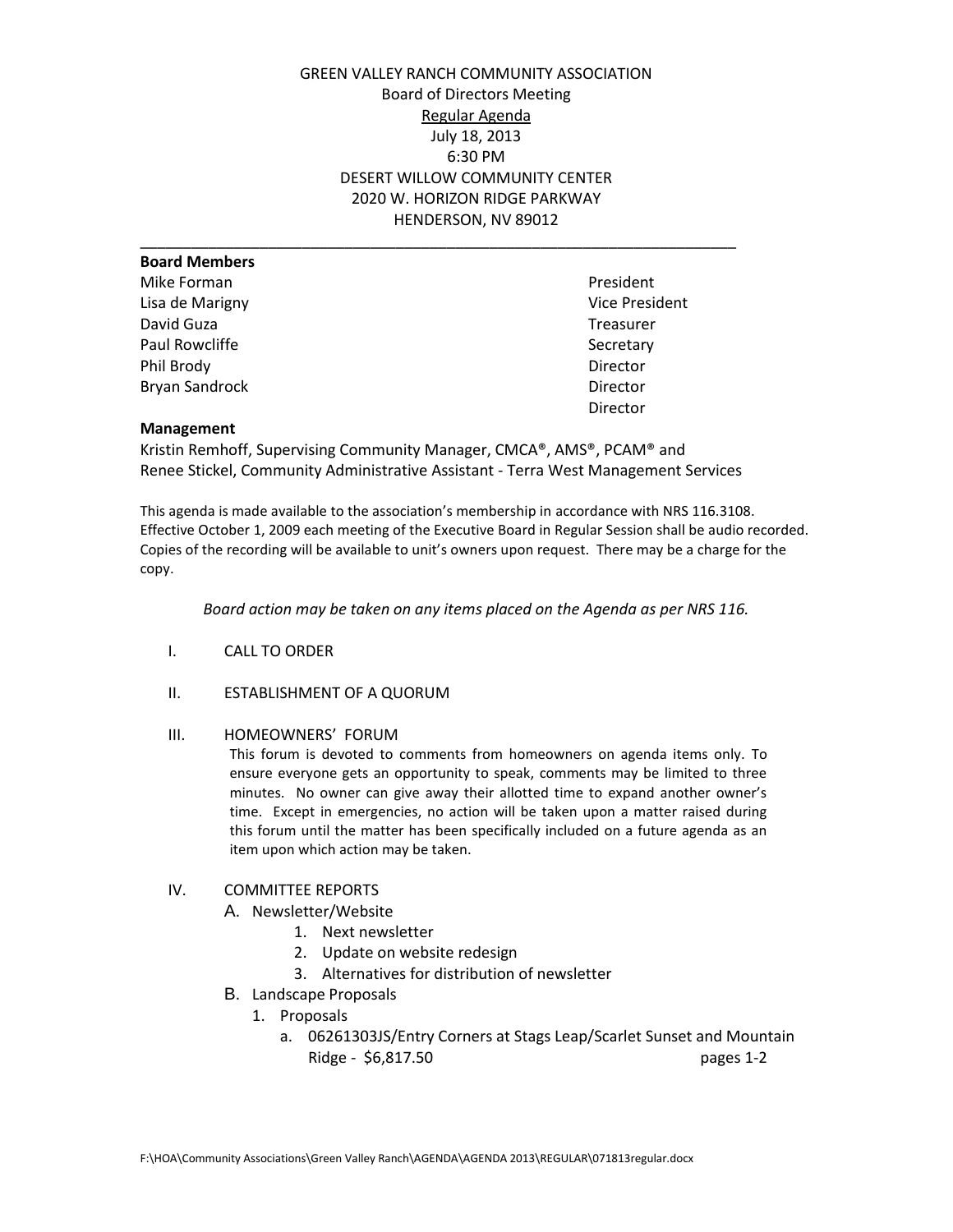Green Valley Ranch Community Association Regular Agenda July 18, 2013 Page 2

- b. 07021302JS/Regency Hills Park/Canyon Spirit and Thunder Hills \$5,490.00 pages 3-4
- c. 06261303JS/Entry at South Valley Verde and Thunder Hills \$11,011.50 pages 5-6
- d. City of Henderson Grant Program for IV. B. 1. C. pages 7-11
- C. Architectural
- D. Social
- E. Safety & Security
- F. Government Relations
- G. Ad Hoc Finance Committee
	- 1. Minutes June 24, 2013 pages 12-13

# V. CONSENT AGENDA ITEMS

Unless an item is pulled for discussion, the Board of Directors will take action on all consent agenda items with one motion, accepting the recommendations as stated on the agenda item. To pull an item for discussion, please notify the Board President before action is taken on the consent agenda items.

|      | A. Approval of Minutes - June 20, 2013                             | pages 14-21 |  |  |
|------|--------------------------------------------------------------------|-------------|--|--|
|      | 2013 Approved Landscape Proposals Report<br>В.                     | page 22     |  |  |
|      | C. Acceptance of Financials - May2013                              | pages 23-36 |  |  |
|      | Next Meeting - August 15, 2013<br>D.                               |             |  |  |
|      | Е.<br>Priority List and Annual Calendar                            | pages 37-38 |  |  |
|      | F.<br>Bob Fix It - Painting items in parks- Review/ Discuss/Motion |             |  |  |
|      | 1. Scarlet Sunset Park - \$500                                     | page 39     |  |  |
|      | Summit Ridge Park - \$450<br>2.                                    | page 40     |  |  |
|      | Summerwood Circle Park - \$125<br>3.                               | page 41     |  |  |
|      | Amazing Valley Lane Park - \$250<br>4.                             | page 42     |  |  |
|      | Kachina Mountain Park - \$100<br>5.                                | page 43     |  |  |
|      | Canyon Spirit Drive Park - \$375<br>6.                             | page 44     |  |  |
|      | Camelback Ridge Avenue Park - \$150<br>7.                          | page 45     |  |  |
| VI.  | <b>FINANCIAL REVIEW</b>                                            |             |  |  |
|      | A. Treasurer Report                                                |             |  |  |
|      | <b>B.</b> 2012 Audit                                               | pages 46-48 |  |  |
| VII. | HOMEOWNER LETTERS / REQUESTS                                       |             |  |  |
|      | A. 6:45pm/Homeowner request Open meeting regarding basketball hoop |             |  |  |
|      |                                                                    | pages 49-75 |  |  |
|      | В.<br>Review letter regarding landscaping and rats                 | page 76     |  |  |
|      | C. Review letter regarding Pine trees                              | page 77     |  |  |
|      | Review e-mails regarding rats and scorpions<br>D.<br>pages 78-84   |             |  |  |
|      | Review e-mail regarding scorpions and crime<br>Е.                  | page 85     |  |  |

F. Review e-mail requesting option to pay via web portal pages 86-88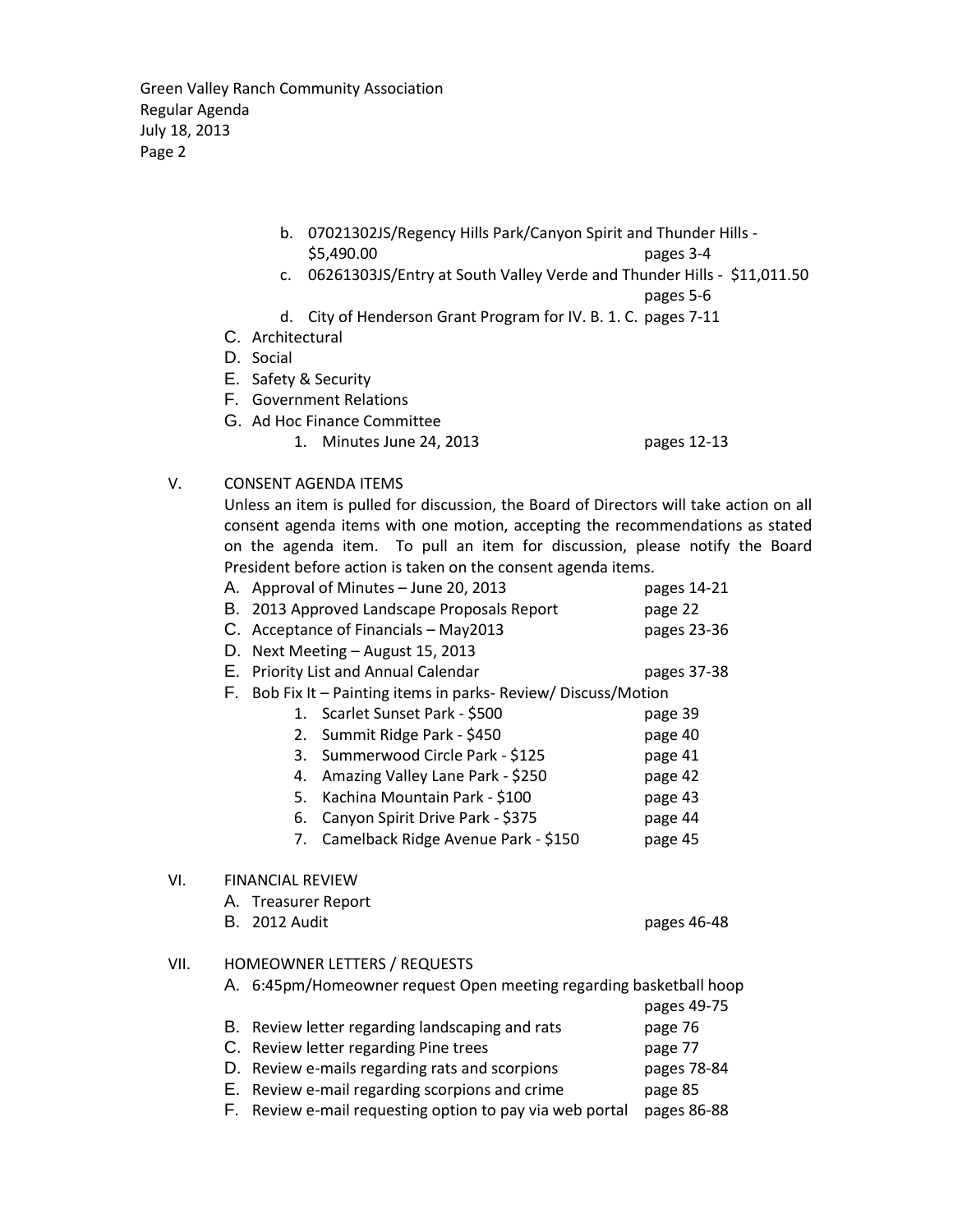Green Valley Ranch Community Association Regular Agenda July 18, 2013 Page 3

## VIII. UNFINISHED BUSINESS

- A. Ad Hoc Finance Reserve Study/Reserve Account Policy Review/Discuss/Motion for approval of policy pages 89-90
- B. Management Agreement RFP Review/Discuss/Motion for approval of RFP
- C. Lighting Maintenance RFP Review/Discuss/Motion for approval of RFP

pages 91-100

- D. Repair, Painting and Numbering Light Poles Review/Discuss/Motion for approval of RFP pages 101-111
- E. Creation of Board Meeting Agenda Guideline Review/Discuss/Motion
- F. Architectural Committee Charter Revisions Review/Discuss/Motion

pages 112-113

# IX. NEW BUSINESS

- A. Create an Ad Hoc Committee for to Interview and evaluate management companies – Review/Discuss/Motion to create an Ad Hoc Committee to interview and evaluate management companies
- B. Rest Stop Lighting Review/Discuss/Motion for possible approval of RFP for repairing and replacement
- C. Trail across from Friendship Park Review/Discuss/Motion for possible approval of RFP for installing asphalt
- D. Architectural Committee Review/Discuss/Motion to appoint Bob Knox, Lisa Ortega and Candy Lappen to committee
- E. Insurance Policy Review/Discussion/Motion to go out to bid
- F. Welcome and Information Booklet Review/ Discuss/Motion to amend the current Welcome and Information Booklet
- G. Credit Card for Social Laura Baker
- H. Board Member items
	- 1. E-blast for alerts- Review/ Discuss/Motion to e-blast
	- 2. Board President blocking a sitting Board member from communicating with the President via method(s) available to all other Board members- Review/ Discuss/Motion pages 114-116
	- 3. Re-writing the documents to a professional appearance Review/ Discuss/Motion pages 117-124
	- 4. Excluding certain potential bidders for the pending release of the management contract request for proposal - Review/ Discuss/Motion page 125
	- 5. Landscape Committee, Use of expert to look at landscaping and use expert to do the RFP for landscape contract - Review/ Discuss/Motion pages 126-129
- I. Reserve Study financial updates or full studies annually Review/Discuss/Motion example 20 pages 130-135
- J. The Enclave at GVRCA donating Lava rock to GVRCA Review/ Discuss/Motion page 136
- K. Sentosa questioning wall responsibility Review/ Discuss/Motion GVRCA responsibility pages 137-139